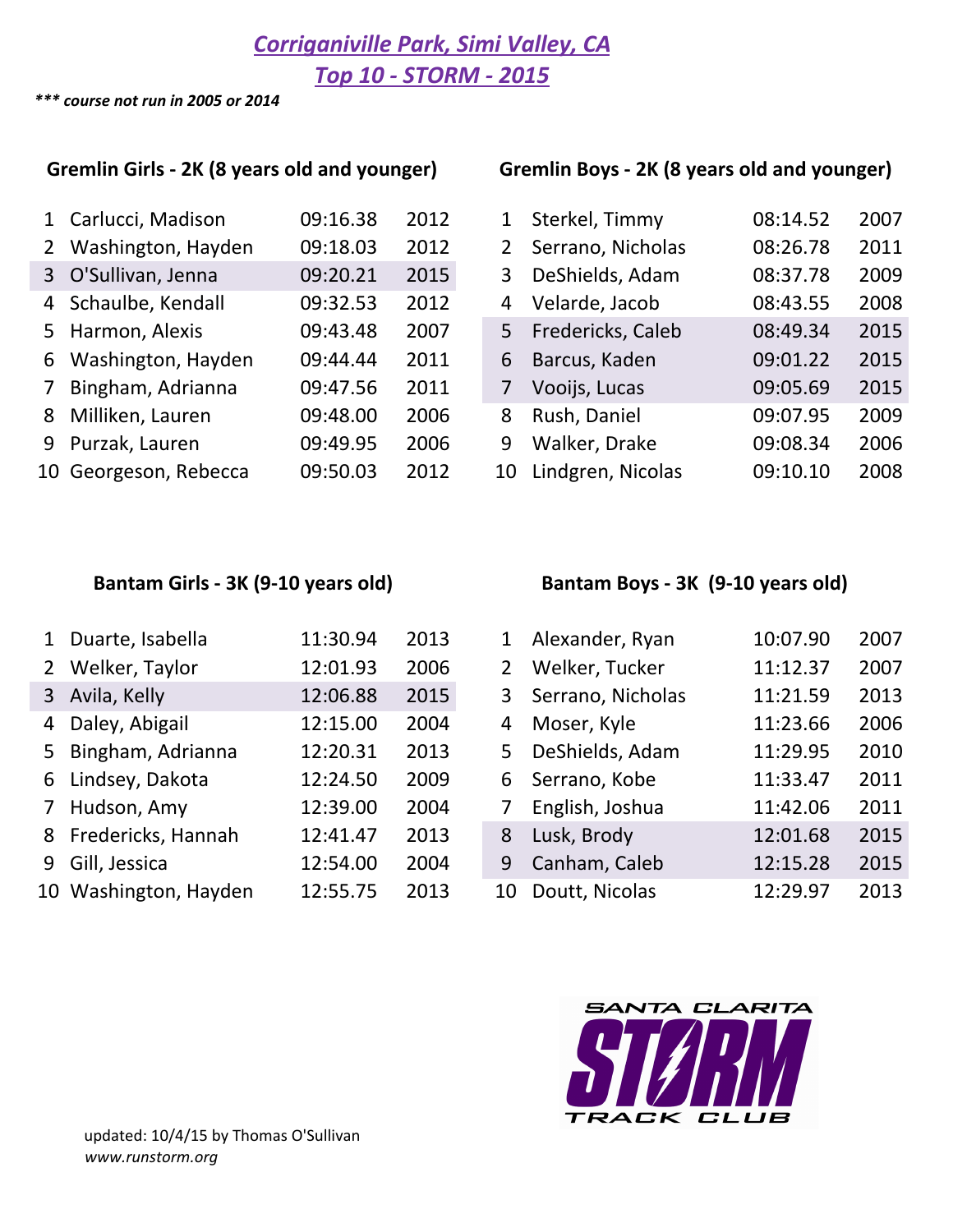# *Top 10 - STORM - 2015* **Corriganiville Park, Simi Valley, CA**

## **Midget Girls - 3K (11-12 years old)**

| Midget Boys - 3K (11-12 years old) |  |  |
|------------------------------------|--|--|
|                                    |  |  |

| Shirley, Katie | 10:42.19                                                                                                                                                                                          | 2006 | 1              | Alexander, Ryan   | 09:35.52 | 2008 |
|----------------|---------------------------------------------------------------------------------------------------------------------------------------------------------------------------------------------------|------|----------------|-------------------|----------|------|
|                | 10:53.18                                                                                                                                                                                          | 2015 | $\overline{2}$ | Walker, Billy     | 10:17.09 | 2007 |
|                | 11:01.00                                                                                                                                                                                          | 2004 | 3              | Black, Jeffrey    | 10:21.57 | 2007 |
|                | 11:14.00                                                                                                                                                                                          | 2004 | 4              | Miller, Pierce    | 10:22.34 | 2007 |
|                | 11:14.98                                                                                                                                                                                          | 2008 | 5              | Serrano, Nicholas | 10:44.83 | 2015 |
|                | 11:19.04                                                                                                                                                                                          | 2006 | 6              | Gunning, Alex     | 10:47.00 | 2004 |
|                | 11:21.00                                                                                                                                                                                          | 2004 |                | Summer, Jonathan  | 10:47.92 | 2008 |
|                | 11:28.16                                                                                                                                                                                          | 2008 | 8              | Hudson, Tommy     | 10:49.00 | 2004 |
|                | 11:36.91                                                                                                                                                                                          | 2015 | 9              | Laramore, Cody    | 10:51.05 | 2007 |
|                | 11:49.81                                                                                                                                                                                          | 2011 | 10             | Moser, Kyle       | 10:52.09 | 2007 |
|                | 1<br>2 Duarte, Isabella<br>3 Zamudio, Grace<br>4 Choate, Caylie<br>5 Rush, Rachel<br>6 Welker, Ashley<br>7 Kautiainen, Rella<br>8 Frankian, Agigail<br>9 Fredericks, Hannah<br>10 Lindsey, Dakota |      |                |                   |          |      |

| 1              | Alexander, Ryan   | 09:35.52 | 2008 |
|----------------|-------------------|----------|------|
| $\overline{2}$ | Walker, Billy     | 10:17.09 | 2007 |
| 3              | Black, Jeffrey    | 10:21.57 | 2007 |
| 4              | Miller, Pierce    | 10:22.34 | 2007 |
| 5              | Serrano, Nicholas | 10:44.83 | 2015 |
| 6              | Gunning, Alex     | 10:47.00 | 2004 |
| 7              | Summer, Jonathan  | 10:47.92 | 2008 |
| 8              | Hudson, Tommy     | 10:49.00 | 2004 |
| 9              | Laramore, Cody    | 10:51.05 | 2007 |
| 10             | Moser, Kyle       | 10:52.09 | 2007 |

|             | 1 Frankian, Karia    | 15:19.86 | 2007 | 1           | Romine, Hunter   | 14:10.03 | 2015 |
|-------------|----------------------|----------|------|-------------|------------------|----------|------|
|             | 2 Welker, Ashley     | 15:36.52 | 2007 | $2^{\circ}$ | O'Neil, Austin   | 14:16.65 | 2007 |
|             | 3 Thompson, Kaylee   | 15:36.50 | 2012 | 3           | Peckham, Samuel  | 14:27.10 | 2007 |
|             | 4 Gunning, Abby      | 15:54.12 | 2007 | 4           | Bay, Jonathan    | 14:43.62 | 2011 |
|             | 5 Jacobsson, Lindsey | 16:00.22 | 2013 | 5           | Wadkins, Rylan   | 15:01.53 | 2015 |
|             | 6 Phillips, Samantha | 16:01.12 | 2007 | 6           | Alexander, Dylan | 15:07.80 | 2006 |
| $7^{\circ}$ | Kimball, Grace       | 16:04.11 | 2007 |             | Summer, Jonathan | 15:10.60 | 2010 |
| 8           | Dobbs, Mauri         | 16:04.94 | 2013 | 8           | Smith, Zack      | 15:12.47 | 2007 |
|             | 9 Davis, Abigail     | 16:27.59 | 2012 | 9           | Stepan, Elijah   | 15:16.66 | 2013 |
|             | 10 Berreteta, Kaela  | 16:35.09 | 2015 | 10          | Marsh, Kegan     | 15:19.83 | 2007 |

## Youth Girls - 4K (13-14 years old) **Youth Boys** - 4K (13-14 years old)

| $\mathbf{1}$   | Romine, Hunter   | 14:10.03 | 2015 |
|----------------|------------------|----------|------|
| $\overline{2}$ | O'Neil, Austin   | 14:16.65 | 2007 |
| 3              | Peckham, Samuel  | 14:27.10 | 2007 |
| 4              | Bay, Jonathan    | 14:43.62 | 2011 |
| 5              | Wadkins, Rylan   | 15:01.53 | 2015 |
| 6              | Alexander, Dylan | 15:07.80 | 2006 |
| 7              | Summer, Jonathan | 15:10.60 | 2010 |
| 8              | Smith, Zack      | 15:12.47 | 2007 |
| 9              | Stepan, Elijah   | 15:16.66 | 2013 |
| 10             | Marsh, Kegan     | 15:19.83 | 2007 |